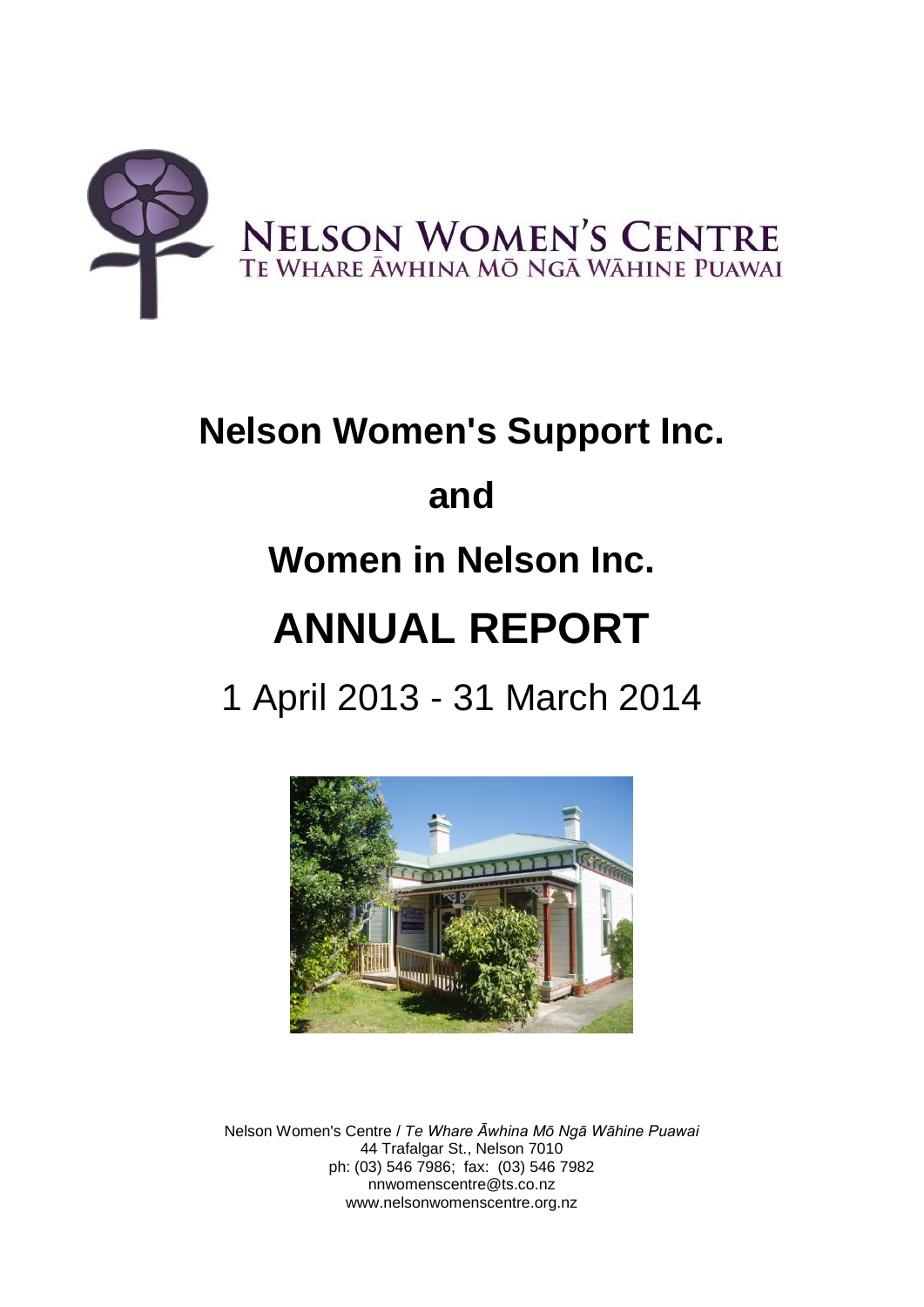#### **Introduction**

**This has been a year of organisational change for Women in Nelson (WIN), Nelson Women's Support (NWS) and the Nelson Women's Centre.** The Centre's name in te reo, *Te Whare Āwhina Mō Ngā Wāhine Puawai*, indicates "a supportive place where all women can flourish." This describes how we want to be with each other, and what we want this place to be for all women who come here.

Women in Nelson Inc (WIN) was formed in the 1970's and has for almost 20 years been the community group responsible for owning the Nelson Women's Centre property, coordinating its daily operation and funding the ongoing development of the Centre. WIN's overall focus has been "community action and community development for women."

Over the years, Women in Nelson has had an annual membership of 20-80 women, and has been governed by a Collective of 4-8 women. The most recent WIN Collective members were Gail Collingwood, Elena Meredith, Anna Geene, and Heather Vass. Former WIN Collective members have included many other key Nelson community leaders/activists: Penny Molnar, Trix Dyer, Jacquetta Bell, Susan Hawthorne, Laura Black, Bets Stallard, Briar Haven, Esme Palliser, Juliet Speers, Nicki Green.

Nelson Women's Support Inc (NWS) has for the past 20 years been the social work and counselling arm of the Women's Centre. NWS provides practical support, advocacy, counselling and growth groups for women of all ages who face big life challenges. NWS Collective Members were Carrie Mozena, Deanne Kilpatrick, Mal Shepherd-Harris and the volunteer counsellors: Ruth Parsons, Mia Riddell, Mira Markovic, Nadine Kunz, Jenny Davis, Rebecca Young, Myffie James.

#### **The Merger**

At last year's AGM (and after months of discussion), Women in Nelson and Nelson Women's Support agreed to merge. This strategic decision was based on many changes in the social, political and economic environment which have challenged the survival of small community groups. The aim of our merger is to: strengthen the Nelson Women's Centre's governance, clarify our public profile, and simplify daily roles/responsibilities, while continuing to develop our core services.

We wrote a new constitution to combine the aims of WIN and NWS, but under the name of Nelson Women's Support Inc, in order to maintain Charities Registration (CC25321) and our approvals status with the Ministry of Social Development (MSD). Our new constitution was approved by the Societies Register in September 2013.

We affirmed that our mission is: "empowering women to be safe, resourceful, to value themselves and to reach their potential."

We formed a new Governing Collective at last year's AGM, which included members from both previous Collectives. The new Governing Collective members selected were: Gail Collingwood, Anna Geene, Elena Meredith, Heather Vass, Ruth Parsons, Mira Markovic. However, early in 2014 Mira Markovic resigned to take up full-time work, and Myffie James, Joy Shackleton and Raewynn Greenwood came on board.

WIN and NWS financial accounts were operated separately through 2013-14, in order to account properly for all grants made to those separate groups. The final financial merger and asset transfer were completed on 31 March 2014. This means that the Women's Centre property at 44 Trafalgar St. is now owned by Nelson Women's Support Inc. Many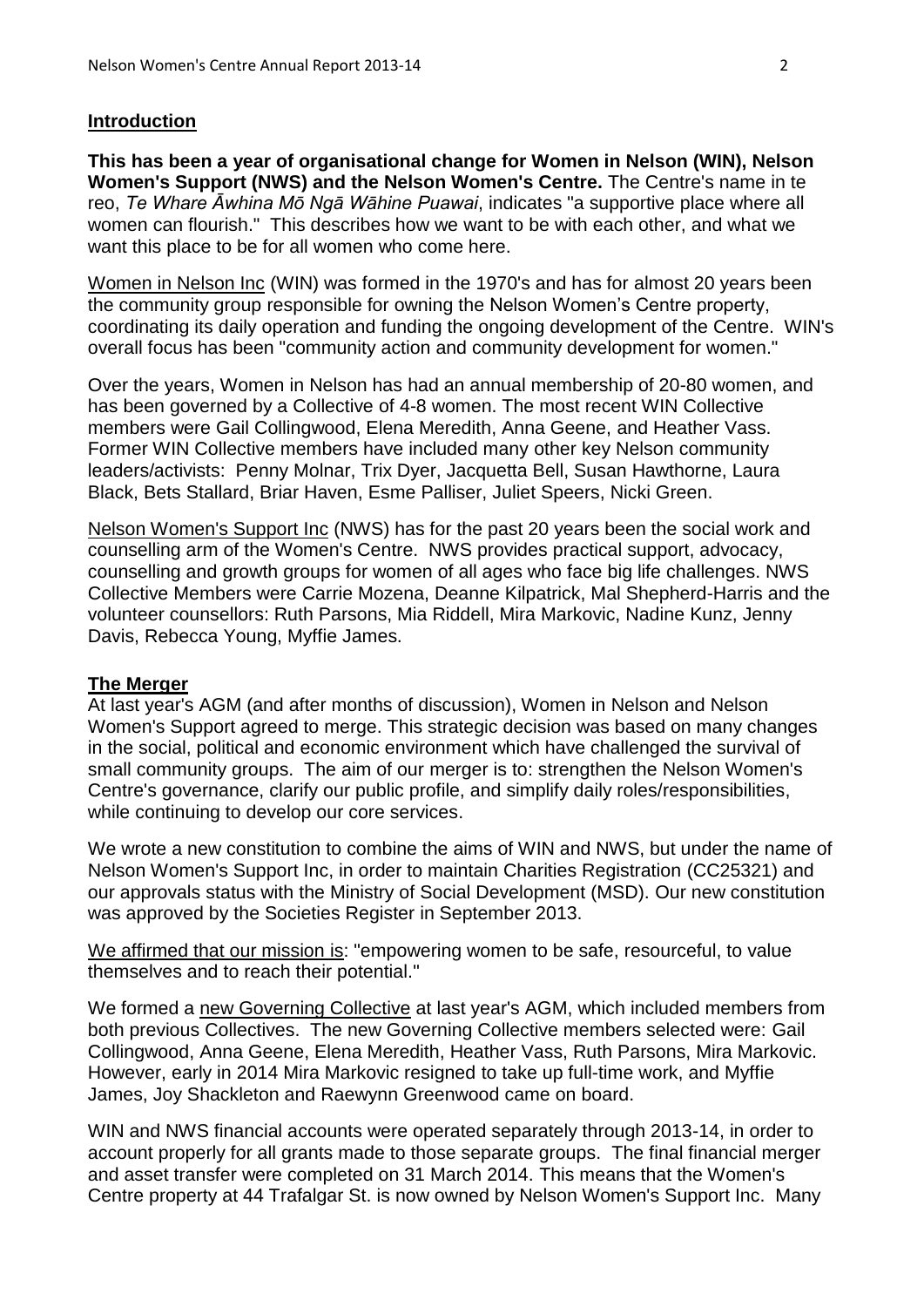thanks to Victoria Hall at McFadden McMeeken Phillips for donating the conveyancing work. (All workers employed by WIN up to 31 March 2014 are now employed by NWS.)

We note that the most visible legacy of Women in Nelson is the ownership of the Nelson Women's Centre building. Purchasing the property back in 1996 required an ambitious, 18-month \$160,000 fundraising campaign (that began with just \$160 in the WIN bank account). House ownership provides a secure base for all of our Women's Centre services, including SASH (and a lovely, welcoming environment for all who come here). We are still one of only three Women's Centres in New Zealand owned by the occupants.

Technically speaking, Women in Nelson Inc wound-up on 31 March 2014.

# **Women in Nelson Services at Nelson Women's Centre**

Women in Nelson has employed the Women's Centre Coordinators, Carrie Mozena and Deanne Kilpatrick. They are facilitative leaders who work to keep all of the services, workshops, gatherings and events here running well; and who keep looking for ways to help address issues in the community that are important to women.

Other employees are Kathleen O'Connor, Finance Administrator, and Lisa Ines, Cleaner.

# **Highlights this year for WIN and Nelson Women's Centre Coordination**

- **Participation in all of the programmes and services at the Women's Centre continues to grow.** Our total number of client contacts for the year was **3358** (this is an **11% increase** over last year, and a new annual high). This includes Centre visits, phone calls and email queries. (More contacts keep coming via our new website, especially from younger women.)
- **46% (1535) contacts related to our SOCIAL/CULTURAL offerings**. Lots of people (individuals and agencies) enquire about our workshops; some approach us to be tutors; many attend other groups (e.g. 10-15 women and their children attend the Women Parenting Alone group every Friday).

**Hands-On Art and Discovery Afternoon workshops are popular**: **405** women attended **56** workshops throughout the year. The wide variety of workshops we offer accomplish many things: they introduce women to creative arts and crafts, help them to learn new skills, enable them to get to know new people, and boost their confidence in many ways. The tutors we engage are dynamic, skilled and inspiring people to be with. Our workshops also provide many women an easy introduction to the Women's Centre, which encourages them, later on as they may need, to link with the support groups, social work, advocacy and counselling services offered here.

Our Hands-On Art workshop topics included: drawing, painting, mixed media, pastels, felting, mosaics, paper mache, rag-rugging, batik, creative sewing, quilting, ethnic cooking and gluten-free baking.

Our Discovery Afternoons included a mix of personal development and life skills topics: budgeting, homeopathy for common ailments and first aid, Mothers Raising Boys, herbal household products, Indian Head Massage, Qi Gong, menopause, self-defence skills, belly-dancing, Alexander Technique, accessing your intuition, Emotional Freedom Technique, the politics of abortion and family planning, boundary-setting, relationship and communication skills.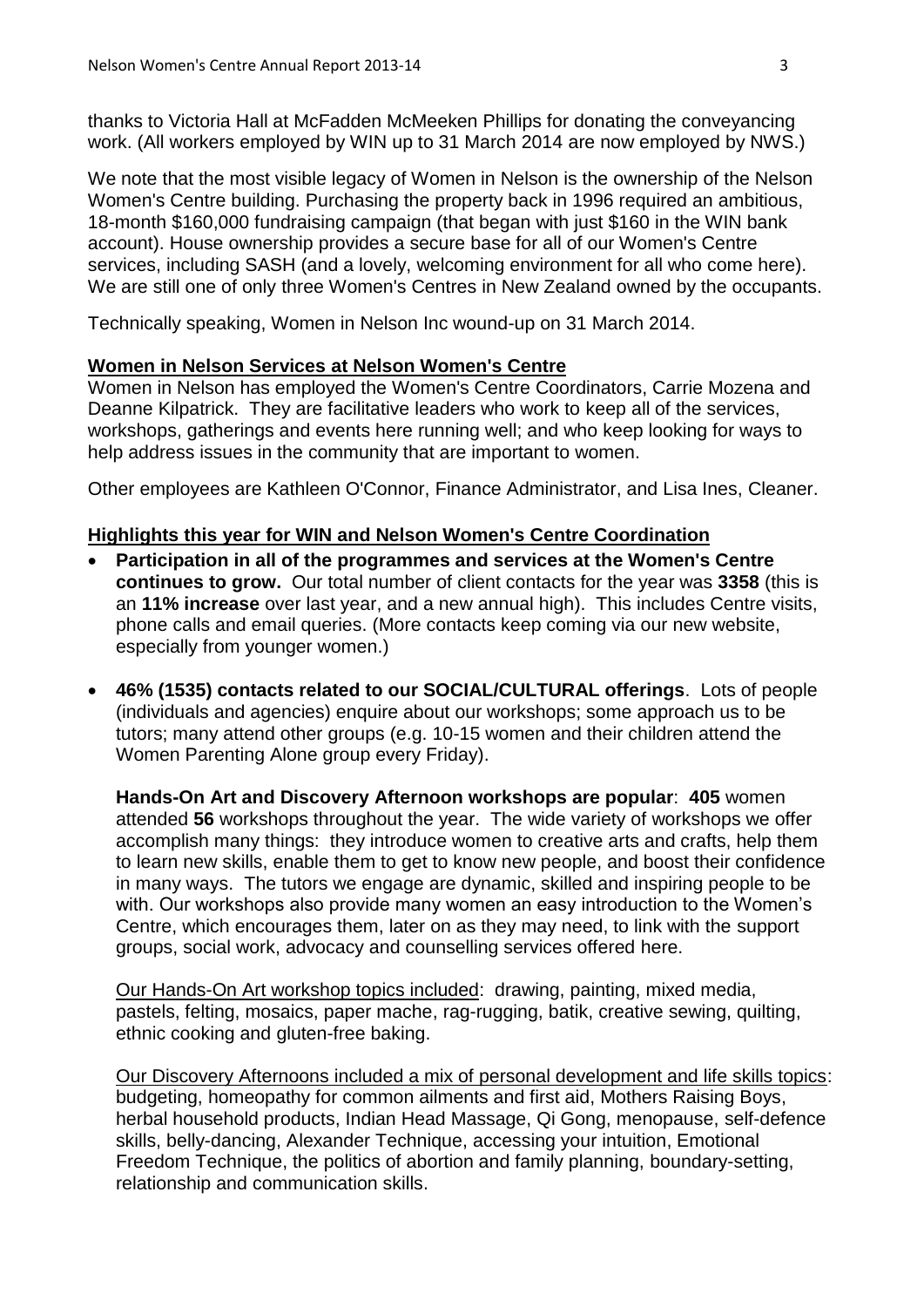- **16% (544) contacted us for HEALTH reasons**. Many women ask us for referrals to counsellors, GP's or other health services. This is because they are new to town, on a low income, or not happy with their current health provider. We refer women to NWS and SASH for support and counselling, and we maintain a resource list of private counsellors who are full members of NZAC or NZAP. We provide vouchers for free cervical smears for women who have a Community Services Card. We also have had several skilled volunteers offering gold-coin massage, holistic pulsing or Reiki sessions for women on low incomes. This year **189 women received a 30-or 60-min healing session** here at the Women's Centre.
- **15% (496) came for a TIME OUT or to visit the OP SHOP.** We are a drop-in centre where women can pop in for a cuppa, browse in our Women's Library, meet a friend for lunch, have an informal chat with someone, just hang out, or hunt for bargains in our Op Shop. This year we have seen a great flow of donations to and sales from our **Op Shop: sales were over \$2,000**. Funds raised from the Op Shop help cover the daily running costs of the Women's Centre (such as power, internet, milk, tea, rubbish, cleaning supplies, etc).
- **4% (134) contacted us for help with INCOME.** We are a contact point for the Angel Women's Loan Fund, who provide no-interest loans up to \$1200 for women to help with their training/ education or to help start/grow a small business. We continue to get many requests for help re changes to benefits and often link people with BUWT (Beneficiaries and Unwaged Workers Trust), the Nelson Budget Service, and with the Fifeshire Foundation (for grants in cases of domestic hardship). Also, due to ongoing tough times, many people come to the Women's Centre seeking food. We almost always have surplus bread, meat and fish to give away to individuals and families in need. **We are immensely grateful for regular food donations from Nelson Food Bank and Tozzetti's Bakery (bread), Sealord (fish) and Lonestar Farms (meat).**
- **3% (109) were requests for help with HOUSING issues.** This includes emergency housing, the Bond Bank and affordable rental housing.

**a. Emergency Housing:** The Women's Centre works closely with the Nelson Tasman Housing Trust, who oversee two emergency cabins at Tahuna Beach Holiday Park. The Women's Centre and six other community agencies share access to this emergency housing: Family Start, Salvation Army, St. Vincent de Paul, Victory Community Centre, Whakatu Marae and Women's Refuge. On average, 80 adults and 60 children each year are housed for 10 days. This emergency housing gives women and families breathing room so that they can find longer-term accommodation. The Women's Centre Coordinator helps lead the bi-monthly Emergency Housing Committee meetings, which guide the development of emergency housing in Nelson.

**b. Bond Bank:** The Women's Centre Coordinator set up the Bond Bank in 2008, which is now run by the Nelson Tasman Housing Trust (NTHT). The Bond Bank provides no-interest loans up to \$750 to help people pay the bond for a new tenancy. As an NTHT Trustee, our Coordinator is involved with reviewing, approving (and sometimes declining) the bond loans.

**c. Affordable Rental Housing:** Women on their own and families on low incomes have a hard time finding housing they can afford in Nelson. It is not unusual for people to struggle to pay rents that are 50-65% of their weekly incomes. We provide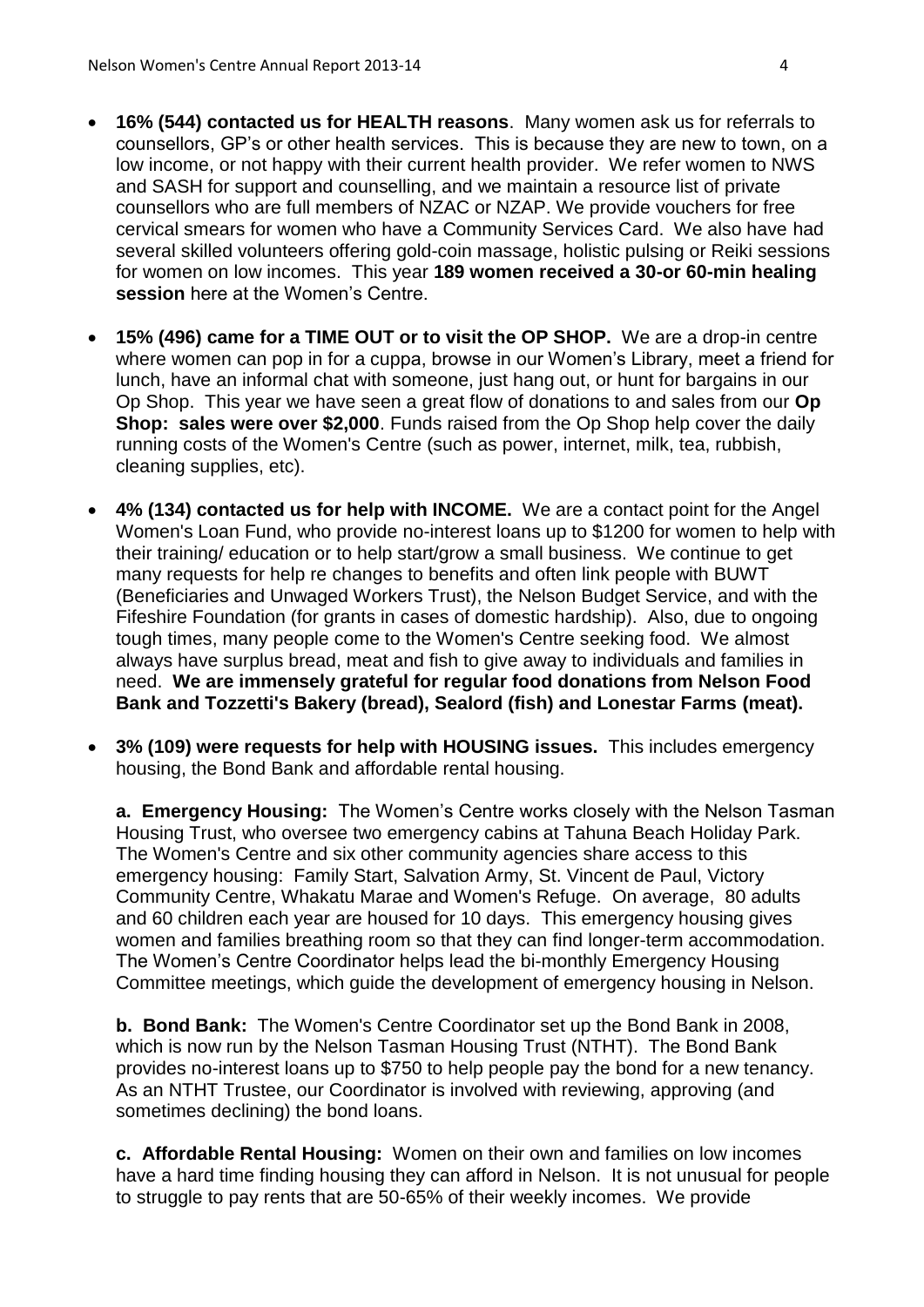information on where and how to look for housing, refer people to the Bond Bank, and link people to Women's Centre social workers and the Salvation Army for skilled advocacy on accommodation issues.

 **9 daytime VOLUNTEERS worked a total of 507 hours** this year. We hugely appreciate Clancy Hunt for all of her gardening skills and creative additions to our grounds. Our loyal volunteer Deb Rapson continues to keep the Op Shop neatly sorted and organised. Megan Norquay and Ngaire Askew helped with many house jobs and errands. **Heartfelt thanks as well to the skilled healers** who freely gave their time this past year to help women on low incomes: Erika Keegan with massage; Linda Kotua, Joss Hogarth and Delamay Carpenter with Reiki; and Megan Norquay and Rona Spencer with Holistic Pulsing.

# **Nelson Women's Support Services - Overview**

Nelson Women's Support empowers women to be safe, resourceful, to value themselves, and to achieve their potential, through practical social work support, advocacy, counselling and education. All our clients are validated and heard. They are treated with respect and dignity in a confidential and safe environment. Our Māori wāhine are embraced within the kaupapa of Te Tiriti o Waitangi.

Our office is open every weekday from 9am to 4pm. We are central to town at 44 Trafalgar Street. The uniqueness of our agency is we are able to see all women within and around our community. We are able to respond to all enquiries as quickly as possible. We prioritise urgent cases. These are generally walk-in clients who are in distress and need urgent help: women of different cultures and ages who may need to talk to someone regarding food, housing, domestic violence, advocacy re Work & Income or lawyers appointments etc. Women also present with mental health issues that need immediate attention. We also have an outreach service that allows our social workers to make home visits. This is beneficial for all women who are disadvantaged financially and physically.

Our referral system is a simple: a phone call, to the landline or our cell phone which is held by one of the social workers at all times, or via email or the website. We aim to respond to any messages left to us within one hour during work hours or otherwise within 24 hours. Women are referred to Nelson Women's Support by family, friends, co-workers or other agencies such as Nelson Hospital, GPs or practice nurses, Work & Income, CYF etc.

# **Social Workers' Roles**

We employ two social workers, Lyn Ginty and Christine Henwood, who are both full members of ANZASW (Aotearoa NZ Association of Social Workers). They are both very experienced and respected in the community, with good reputations for being honest and trustworthy when working alongside other agencies. Both social workers work from a strengths-based perspective which allows the client to determine their own journey or course of immediate action. Our Maori social worker, Lyn, has her own ability to engage specific theories within her practice e.g. Te Wheke Maori model is used when working alongside the whanau determining whakapapa. This enables both worker and client to form a meaningful relationship and where both fit in iwi, hapu, whanau.

Both social workers have a strong belief regarding safety of children. Notifications are made alongside whanau as we promote transparency, trust and support. Anonymous notifications are only made if there is a threat to the safety of the social worker. Both social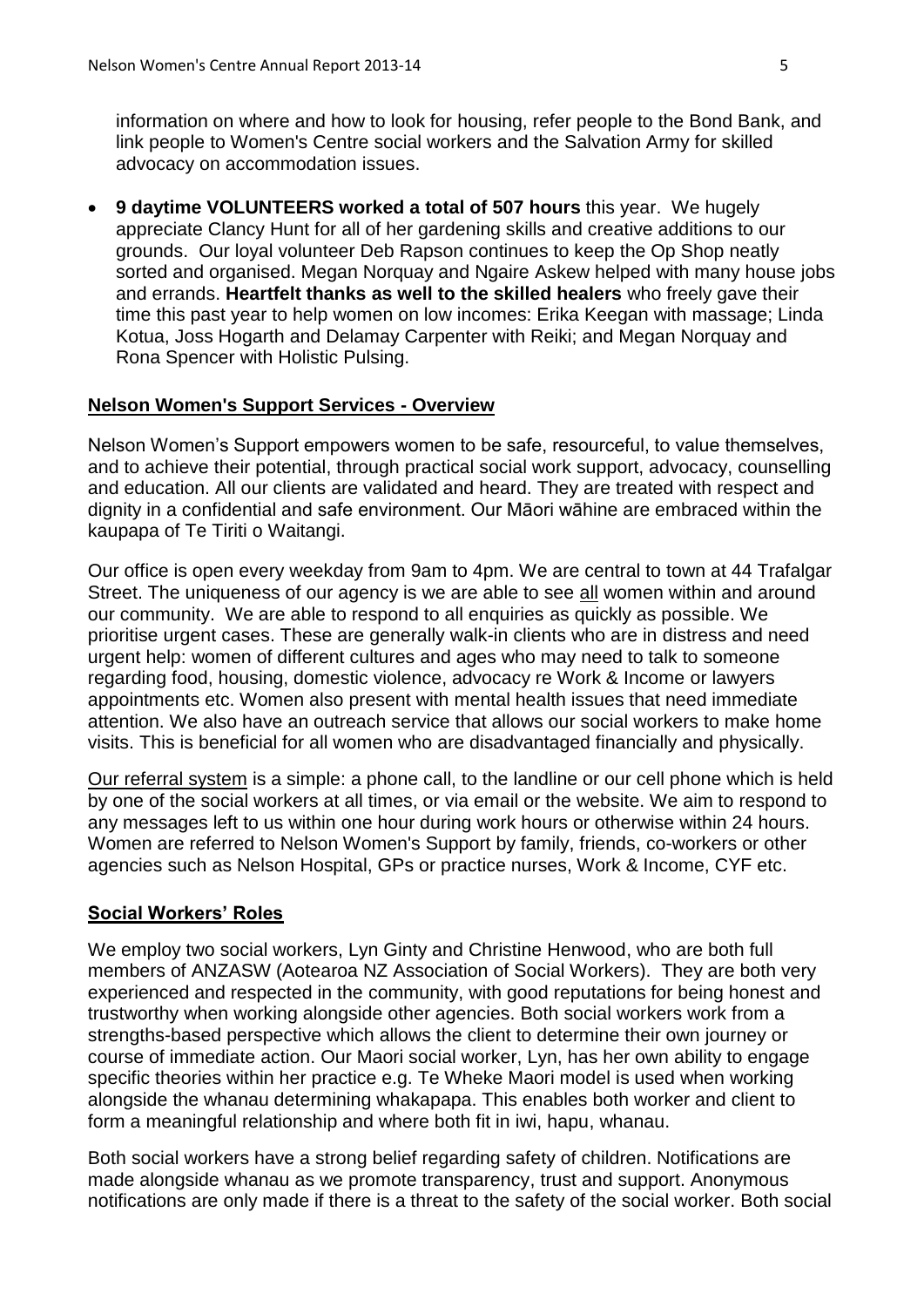workers have a wide knowledge of the Nelson community therefore are able to think on their feet regarding referrals to other agencies within the area who may have more expertise in specific areas.

Re domestic violence and abuse, both social workers, Lyn and Christine, have a lot of experience helping women address domestic violence. We are well able to help women understand the dynamics of power and control, create safety plans, and help them secure protection and parenting orders if needed. We frequently refer women to the programmes of Stopping Violence Services. We also link many clients to the services of SASH so that women who had been sexually abused as children or raped as part of ongoing family violence can get specialist support and care. Our social workers continue to help these clients with practical matters re housing, food, clothing, children's education and more.

#### **Social Work Support & Advocacy** – this service has two "streams":

- a. **Intensive Family Support**, for 60 high-risk families per year, funded by a contract with Ministry of Social Development/ Child Youth & Family. This year, we worked with a total of **71 high-risk families** (with 273 children), with **64 (or 90%)** of these families achieving at least 80% of their goals set through their case plan.
- b. **General Social Work Support & Advocacy**, largely funded by grants from NZ Lottery and The Canterbury Community Trust. This year, we worked with **over 260** women and families in this general area.

### **Primary Presenting Issues for All of Our Clients**

Domestic violence/abuse - 25% Housing - 15% Parenting/custody issues - 15% Financial hardship - 15% Mental health, anxiety/depression/grief - 15% Legal issues - 10% Medical/physical health - 5%

#### **AGES OF CLIENTS ETHNICITY of Clients**

| 26% 17-30 years   | 70% NZ European       |
|-------------------|-----------------------|
| 35% 31-40 years   | 27% Maori             |
| 36% 41-60 years   | 01% Pacific Islanders |
| 03% over 60 years | 02% Other             |

**Outreach Clients -** 30 clients were seen this year on home visits 85% single-parent families ; 14% two-parent families; 1% elderly - sick

#### **Counselling**

Nelson Women's Support has six qualified, volunteer counsellors, who provide up to 10 free counselling sessions to any woman over age 17. Our social workers assess women who request counselling, and will "hold" these clients until they are able to be seen by a counsellor (usually within 2 weeks). Our counsellors are required to keep written records and evaluation sheets on each client as an accountability measure for the agency. The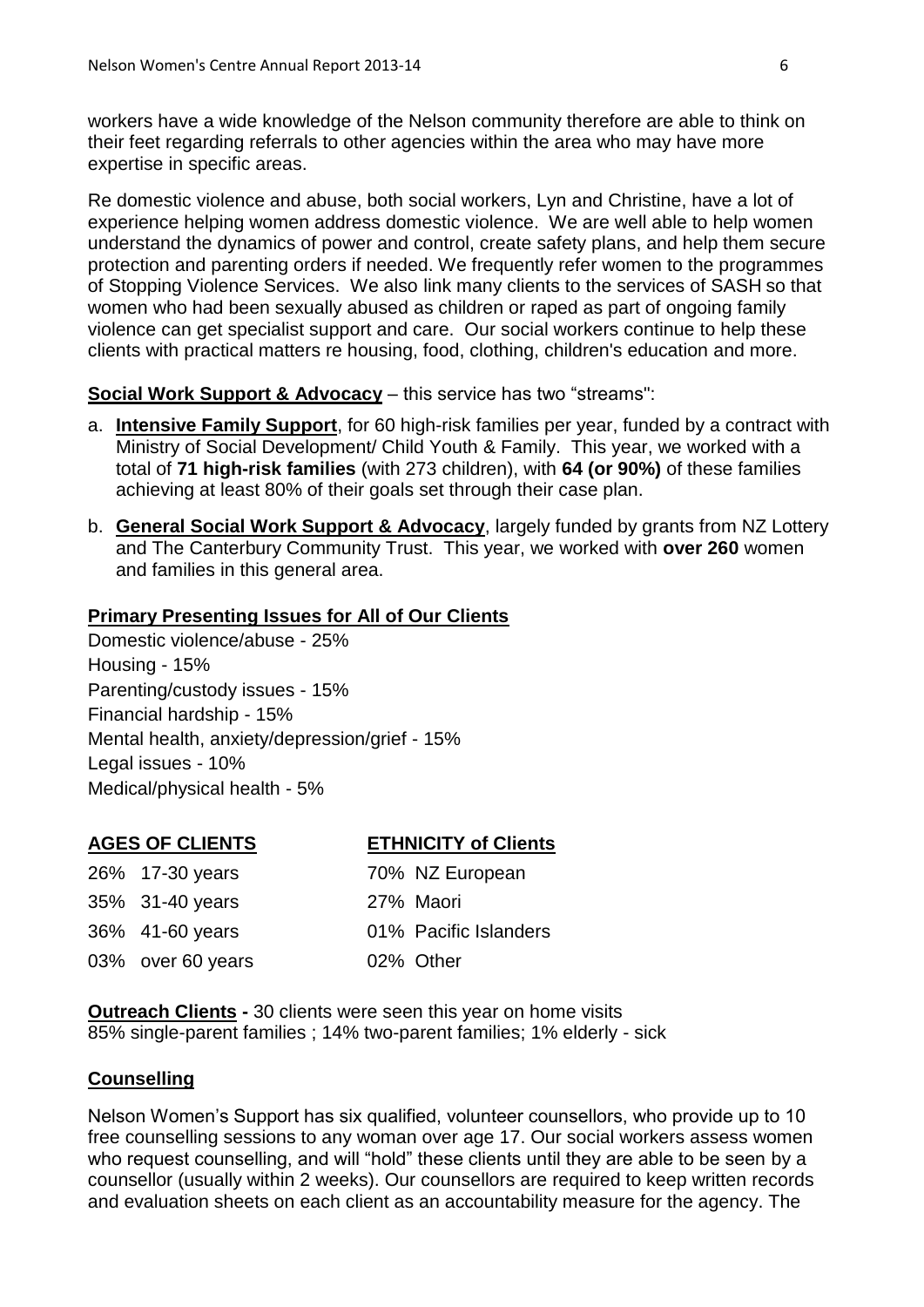counsellors attend a meeting with all staff once per month, and meet as a peer group after the main meeting. All counsellors have their individual external professional supervision paid for by the agency (thanks to ongoing fundraising for this purpose).

**This year, our counselling service worked with 85 new clients**. This is a substantial increase from our usual total of 50-60 counselling clients per year. A very big thank-you to our counsellors Ruth, Mira, Jenny, Rebecca, Mia, Nadine and Myffie for all of their work in empowering women to make positive choices and changes. Their skilled presence in working with largely low-income women who aren't able to pay for private counselling makes a wonderful difference in women's lives.

Outcomes from our counselling service include: clients reporting positive changes in their attitudes and perspectives on grief, conflict, and loss; improvements in clients' abilities to set appropriate boundaries in their relationships; improved self-acceptance and sense of self-worth; greater willingness to try new things; and enhanced ability to assert themselves as necessary.

# **Pathways to Power Courses**

Each year we run two Pathways to Power courses, skilfully facilitated by Kindra Douglas. (Kindra created the course 10 years ago and continues to develop the course material). Pathways to Power is an 8-week guided course in exploring one's sense of self, strengths, ability to reflect on one's behaviours and beliefs, the power to choose and make things happen, and to feel more in charge of life – now and for the future. **18 women attended two Pathways courses** this year. Participant feedback is overwhelmingly positive.

Learning outcomes are: increased self-knowledge, centredness, and self-confidence, and a clearer sense of life direction and goals. Participants in two of our previous Pathways groups continue to meet together every couple of months, which demonstrates the strength of many of the relationships formed on the course.

# **Important Trends Seen by Our Social Workers This Year:**

**New Family Law system** for parents or separated families with custody and access issues has improved, with the new Family Dispute Resolution, counselling and mediation process. This means more care-of-children issues are being dealt with out-of-court which makes the process faster for all concerned. If an agreement cannot be reached it is then referred to court.

**However, paying lawyer's fees** for women separating from partners is often very hard as there is almost no legal aid available for this. The outcome is that our social workers are often doing a lot of work that the lawyers used to do.

**Welfare Reform** – **Women over 50 on benefits** come to us stressed, tired and often very tearful as they are being targeted by Work and Income to find work. Many of these women have health problems e.g. ongoing back and knee problems. They have expressed that they would love to work but are unable to stand for any length of time. Work and Income are sending these women to a 26-week course to attain qualifications to re-enter the workforce. If they are unable to attend they are doing volunteer work just to keep their benefit. Many older folk in Nelson are aware that employers prefer to employ young people without health problems.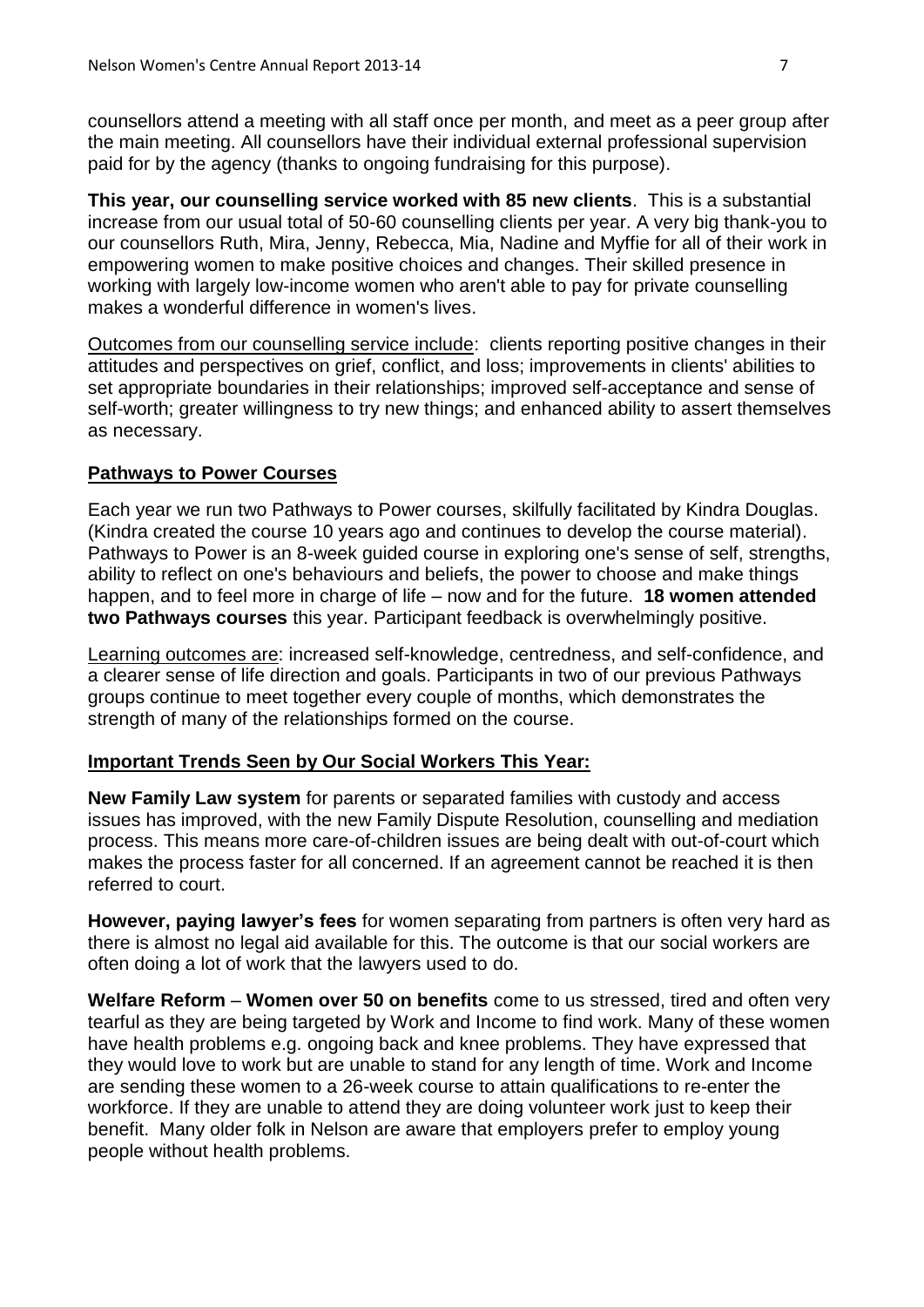**Single mothers on benefits** are also being pressured into training and to find work of more than 20 hours per week. The outcome for most of these mothers is stress, anxiety, depression and worry about child care. There is not a lot of work available in Nelson between 9am and 2.30pm for single parents, therefore this goal is quite unrealistic.

**Housing** – There is a lack of homes for women with children and pets after separating from their partners. Loss of a family pet creates more anxiety and sadness for the children. We also hear about a lot of cold, damp houses as many women have said they cannot afford power. Often blankets and mattresses are used up against doors and windows to keep drafts out. Other single women just go lay in bed with an electric blanket on.

**Poverty** – Women are presenting more and more with needing food from the Women's Centre. They are feeding their children first and then eating the leftovers from the children's plates. Many of these women appear very under-nourished and tired. And for too many of our clients, especially in winter, it is "heat or eat."

**Doctor's fees for adults** – Many women are neglecting themselves and their older children's needs because of the high cost to see a doctor.

**The Working Poor in Nelson** – This year with the increase in the costs of food, power, petrol and housing, plus the lack of stable employment, we have seen many working families struggle. The women have been humbled to come into our agency and ask for food for their families. These families are not entitled to anything from Work and Income. We are fortunate to be able to provide them with a food parcel from our donated supplies. We are also able to link them with local agencies that can sometimes help pay for things such as car registration, warrants for cars, medical bills and electricity.

For example, we rely on people like Lois from St Vincent De Paul's who often help with food parcels or finance for medical bills or refills for gas cylinders. Without her swift care, life would be dismal for some of our clients.

Fifeshire Foundation has to be our clients' biggest financial support. Every month, both social workers Christine and Lyn, make applications for urgent grants to cover power bills, firewood, dentistry, washing machines, food, furniture, and car registration. We are very humbled by the Fifeshire Foundation's generous support of people in great need.

Thank-you also to the Salvation Army as they provide help for our clients experiencing addictions, urgent travel costs and needing food parcels.

We also thank the Nelson Tasman Housing Trust for all their support in housing many of our families. This has given these women the hope, warmth, security that has encouraged them to make positive changes. A happy, warm home makes happy people, no matter how hard the struggle, for themselves and their families.

In conclusion, we wish to thank the new Governing Collective members, Gail, Anna, Elena, Heather, Ruth, Raewynn, Joy and Myffie for their support, vision and energy. We also want to thank all our wonderful volunteers, as well as our co-workers, Deanne, Kathleen, Christine, Sarah-Jane, Delia and Sinnet for their heartful work and good humour this year. We all of us make the Nelson Women's Centre a good place to be.

Sincerely,

Carrie Mozena **Lyn Ginty** Women's Centre Coordinator Community Social Worker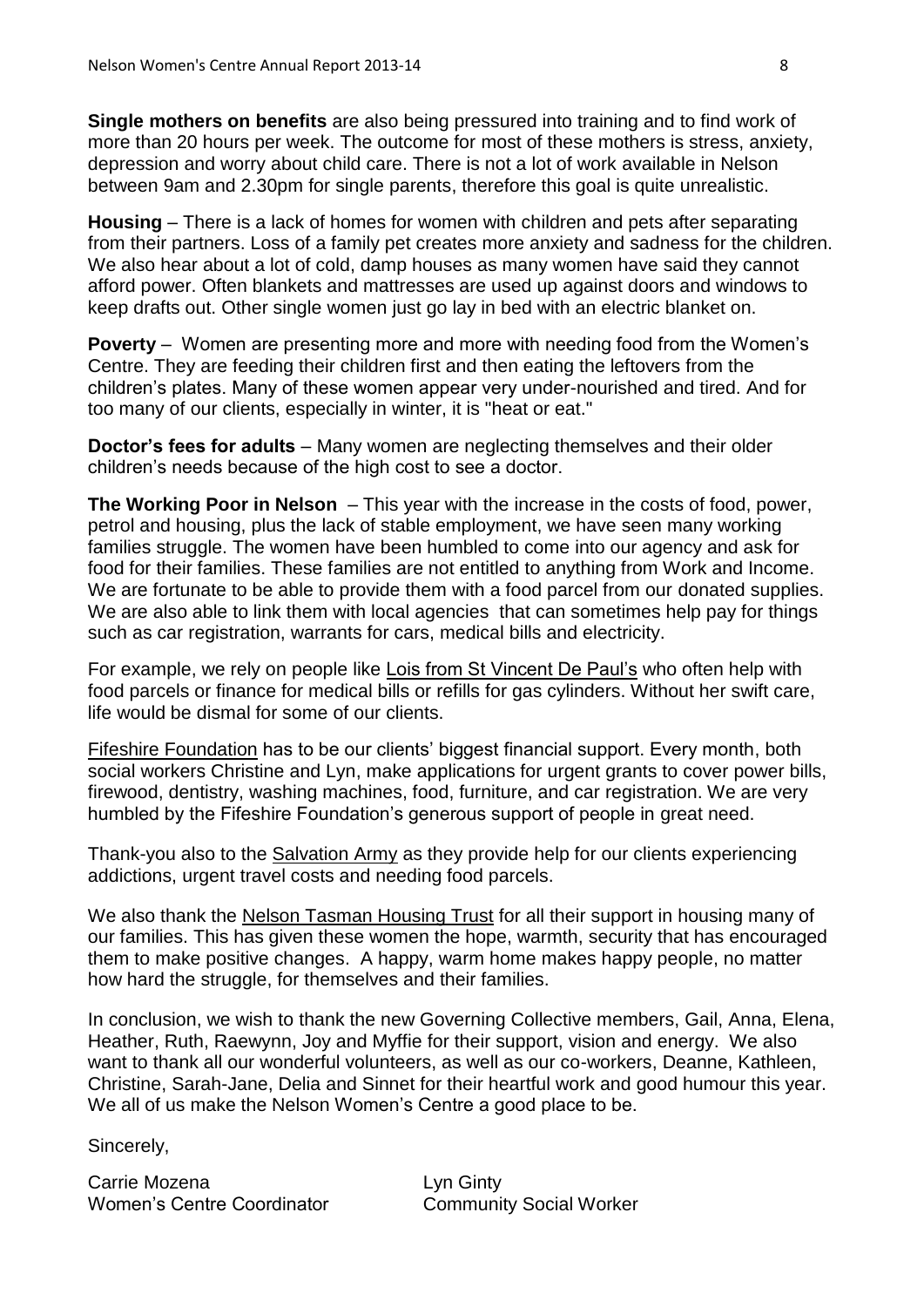#### **Financial Summaries:**

**Women in Nelson** has had a diverse mix of funding sources. We are especially grateful for the long-time support of NZ Lottery Grants Board, The Canterbury Community Trust, COGS, Nelson City Council and the Creative Communities Scheme. We also greatly appreciate the community support that has made our fundraising events so successful.

WIN's total income for the year was \$52,605 and our total expenses were \$79,051. This means a deficit of \$26,446. The main reason for this deficit was the need to fully spend all WIN grants by 31 March (and not apply for ongoing funding). Two unusual expenses were the relief cover for our Coordinator when she was injured and on ACC, and the accounting practice to track leave accrual for employees shifting over to Nelson Women's Support.

#### **Women in Nelson Inc Funding Summary 2013-14**

#### **Income:**

| Misc. Donations                |    | 1.972    |
|--------------------------------|----|----------|
| The Canterbury Community Trust |    | \$13,000 |
| NZ Lottery Grants Board        | \$ | 8,000    |
| COGS                           | \$ | 6,000    |
| Rent (from SASH & NWS)         |    | \$12,600 |
| <b>Workshop Grants: NCC</b>    | \$ | 1,500    |
| <b>Workshop Donations</b>      | \$ | 1,852    |
| NWS (for contract management)  | \$ | 2,400    |
| <b>Fundraising events</b>      | \$ | 1,323    |
| ACC (reimbursement of wages)   | \$ | 2.686    |
| Investment Interest & WIN subs | \$ | 1.272    |
| Total Income:                  |    | \$52.605 |



#### **Expenses:**

| Wages (incl Kiwisaver & ACC)       |    | \$51.061  |  |
|------------------------------------|----|-----------|--|
| Overheads                          | \$ | 9.141     |  |
| Coordinator relief & leave accrual | \$ | 8.801     |  |
| Workshops: tutors/materials/ads    | \$ | 3.926     |  |
| Repairs & Maintenance              | \$ | 2,179     |  |
| Depreciation                       | \$ | 1.802     |  |
| <b>Fundraising costs</b>           | \$ | 761       |  |
| Supervision & Training             | \$ | 1,380     |  |
| <b>Total Expenses:</b>             |    | \$79.051  |  |
| Surplus (Deficit) for Year:        |    | -\$26.446 |  |



WIN finished the year with \$11,335 in the cheque account and a term deposit of \$25,998. These assets, plus \$332,873 in property, transfer to Nelson Women's Support per our merger agreement.